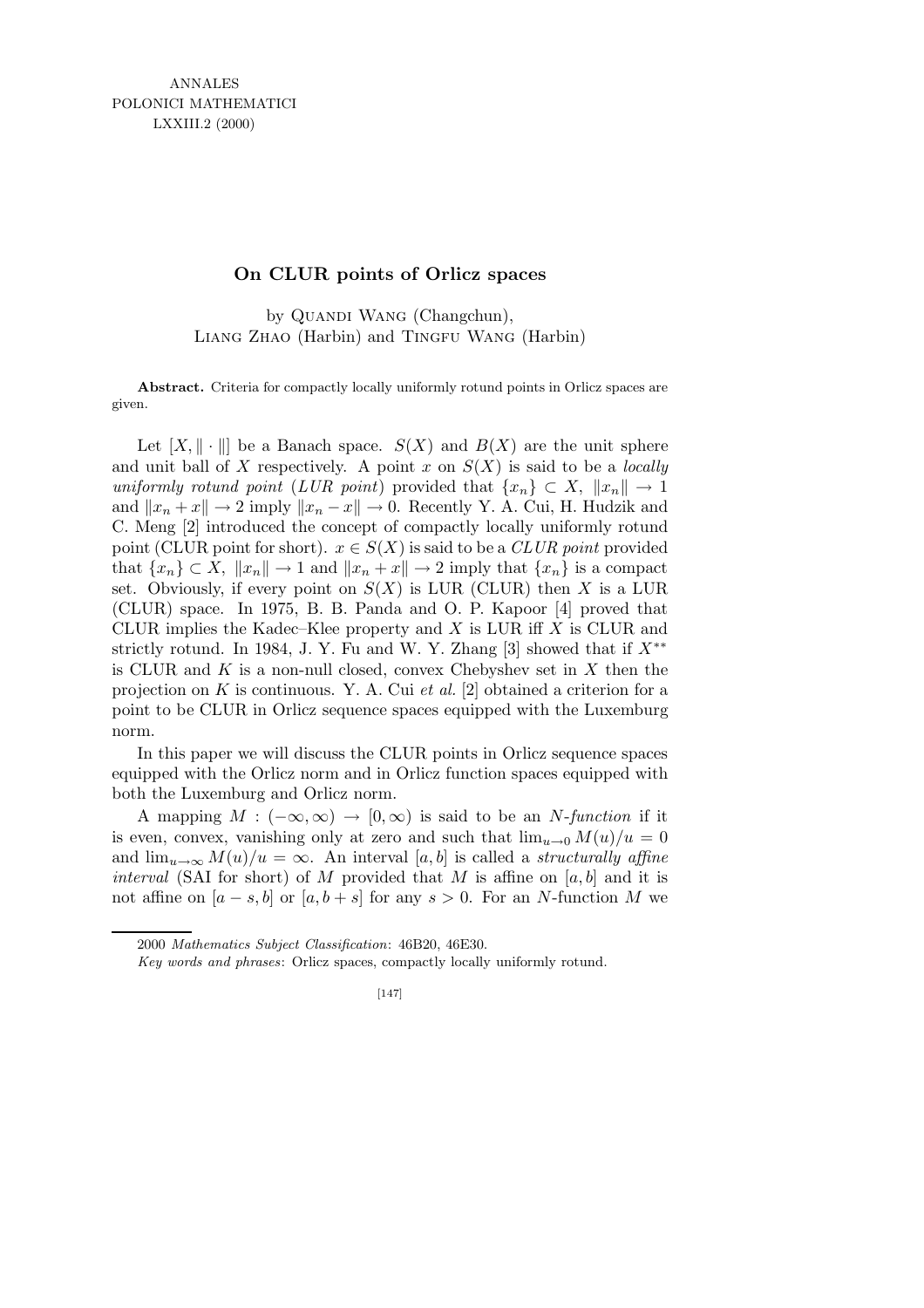define its complementary function by

$$
N(v) = \sup_{u>0} \{u|v| - M(u)\} \quad (v \in (-\infty, \infty)).
$$

This is again an N-function (see [1]). Denote by  $p(u)$ ,  $p_-(u)$  the right and left derivative of  $M(u)$  respectively. We have [1] the so-called Young inequality

$$
uv \le M(u) + N(v)
$$

for any  $u, v \geq 0$ , and  $uv = M(u) + N(v)$  iff  $p_-(u) \leq v \leq p(u)$ .

M is said to satisfy the  $\Delta_2$ -condition ( $M \in \Delta_2$ , for short) provided there are  $k > 2$  and  $u_0 > 0$  such that  $M(2u) \leq kM(u)$  for u satisfying  $u \geq u_0$ .  $M \in \nabla_2$  means that  $N \in \Delta_2$ .

Let  $(T, \Sigma, \mu)$  be a nonatomic finite measure space and  $L^0$  the set of all Σ-measurable functions  $x : T → (-∞, ∞)$ . For a given N-function M, the modular of x with respect to M is  $\varrho_M(x) = \int_T M(x(t)) d\mu$ . The linear set

$$
\{x \in L^0 : \exists \lambda > 0 \text{ such that } \varrho_M(\lambda x) < \infty\}
$$

equipped with the Luxemburg norm

$$
||x||_M = \inf\{\lambda > 0 : \varrho_M(x/\lambda) \le 1\}
$$

or Orlicz norm

$$
||x||_M^0 = \sup \left\{ \int_T x(t)y(t) \, d\mu : \varrho_N(y) \le 1 \right\} = \inf_{k>0} \frac{1}{k} (1 + \varrho_M(kx))
$$

is a Banach space and is called an *Orlicz space* denoted by  $L_M$  or  $L_M^0$ respectively.

For  $0 \neq x \in L^0_M$ , define

$$
k_x^* = \inf \Big\{ k > 0 : \varrho_N(p(k|x|)) = \int_T N(p(k|x(t)|)) d\mu \ge 1 \Big\},
$$
  

$$
k_x^{**} = \sup\{ k > 0 : \varrho_N(p(k|x|)) \le 1 \}.
$$

It is known that  $||x||_M^0 = k^{-1}(1 + \varrho_M(kx))$  iff  $k \in [k_x^*, k_x^{**}]$  (see [1], Th. 1.31).

Similarly we denote by  $I_M$  and  $I_M^0$  the Orlicz sequence spaces equipped with the Luxemburg norm and Orlicz norm respectively. We only need to notice that  $M \in \Delta_2$  in the sequence case means that there exist  $k > 2$  and  $u_0 > 0$  such that  $M(2u) \leq kM(u)$  for all u satisfying  $|u| \leq u_0$ .

The following is known ([2], Th. 6):  $x \in S(I_M)$  is a CLUR point iff (a)  $M \in \Delta_2$ , (b)  $M \in \nabla_2$  or  $\{i : |x(i)| \in (a, b]\} = \emptyset$  for any SAI  $[a, b]$  of M. A criterion for CLUR points in  $I_M^0$  is different.

THEOREM 1. Let  $x \in S(I_M^0)$ . Then x is a CLUR point iff (a)  $M \in \Delta_2$ , (b)  $M \in \nabla_2$ .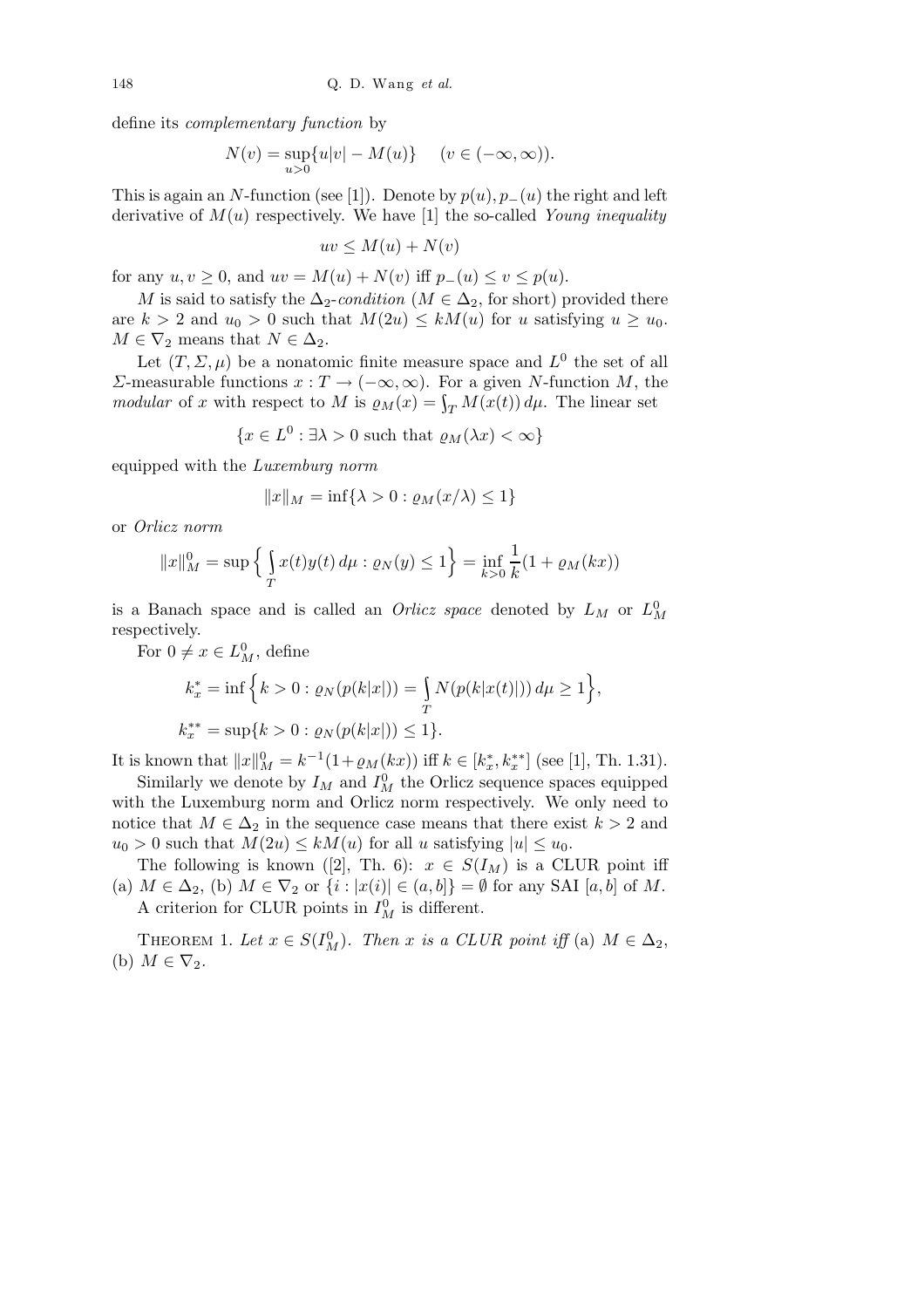P r o o f. *Necessity*. Suppose that  $1 = ||x||_M^0 = k^{-1}(1 + \varrho_M(kx))$ . Assume  $M \notin \Delta_2$ . If  $\lim_{n \to \infty} ||x - [x]_n||_M^0 = 0$ , we take

$$
z \in B(I_M)
$$
,  $\lim_{n \to \infty} \left\| \frac{z - [z]_n}{k} \right\|_M^0 > 0$ ;

if  $\lim_{n\to\infty} ||x-[x]_n||_M^0 > 0$ , we take  $z=0$ . Then we always have

$$
\lim_{n \to \infty} \left\| \left( x - \frac{z}{k} \right) - \left[ x - \frac{z}{k} \right]_n \right\|_M^0 > 0,
$$

where  $[x]_n = (x(1), \ldots, x(n), 0, 0, \ldots)$ . Let

$$
x_n = \left(x(1), \dots, x(n), \frac{z(n+1)}{k}, \frac{z(n+2)}{k}, \dots\right) \quad (n = 1, 2, \dots).
$$

Then

$$
||x_n||_M^0 \le \frac{1}{k} (1 + \varrho_M(kx_n))
$$
  
=  $\frac{1}{k} \Big( 1 + \sum_{i=1}^n M(kx(i)) + \sum_{i>n} M(z(i)) \Big)$   
 $\to \frac{1}{k} (1 + \varrho_M(kx)) = 1$ 

and

$$
||x_n + x||_M^0 \ge 2||[x]_n||_M^0 \to 2||x||_M^0 = 2.
$$

Clearly if  $\{x_n\}$  has a convergent subsequence  $\{x_{n_j}\}$ , then  $(x_{n_j})$  has to converge to  $x$ . But

$$
\lim_{j \to \infty} \|x - x_{n_j}\|_{M}^{0} = \lim_{j \to \infty} \left\| \left( x - \frac{z}{k} \right) - \left[ x - \frac{z}{k} \right]_{n_j} \right\|_{M}^{0} > 0,
$$

which is a contradiction. Thus (a) is true.

If  $M \notin \nabla_2$ , then there exist

$$
v_n < N^{-1}\left(\frac{1}{n+1}\right), \quad N\left(\left(1+\frac{1}{n}\right)v_n\right) > (n+1)N(v_n) \quad (n=1,2,\ldots).
$$

Take the positive integer  $m_n$  satisfying

$$
\frac{1}{n+1} < m_n N(v_n) \le \frac{1}{n} \quad (n = 1, 2, \ldots).
$$

Let

$$
y_n = (\overbrace{0, \ldots, 0}^{m_1 + \ldots + m_{n-1}}, \overbrace{v_n, \ldots, v_n}^{m_n}, 0, 0, \ldots) \quad (n = 1, 2, \ldots).
$$

Then supp  $y_n \cap \text{supp } y_j = \emptyset$   $(n \neq j)$ . Since  $\varrho_N(y_n) = m_n N(v_n) < 1$  and

$$
\varrho_N((1+1/n)y_n) = m_n N((1+1/n)v_n) > (n+1)m_n N(v_n) > 1,
$$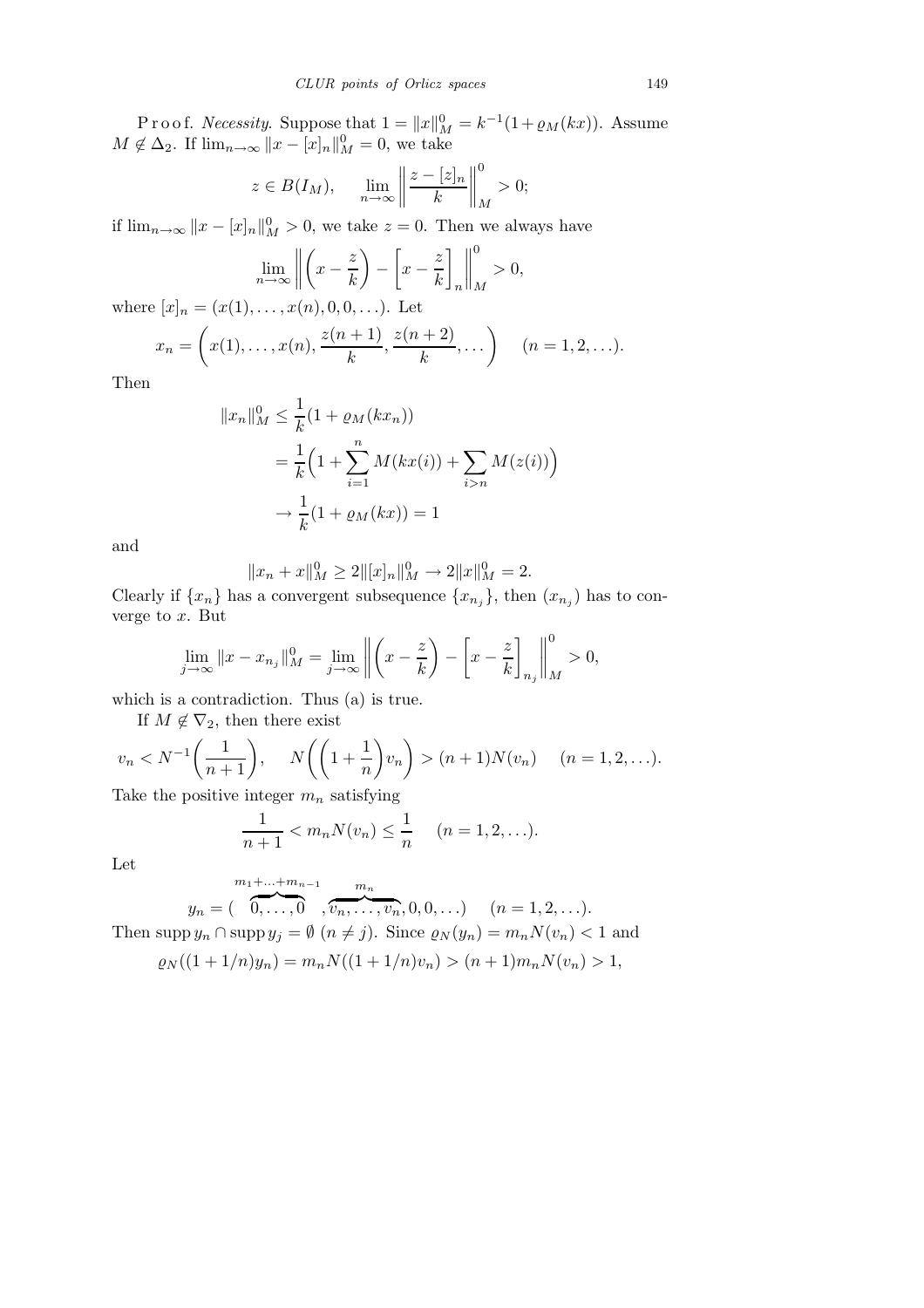we have

$$
1 \ge ||y_n||_N \ge \frac{1}{1 + 1/n} \quad (n = 1, 2, \ldots).
$$

From [1], Prop. 1.83,  $y_n$  has a supporting function  $x_n$  on  $S(I_M^0)$ , i.e.  $||x_n||_M^0$  $= 1,$ 

$$
\langle x_n, y_n \rangle = \sum_i x_n(i) y_n(i) = ||y_n||_N > \frac{1}{1 + 1/n}
$$

and  $\text{supp } x_n = \text{supp } y_n \ (n = 1, 2, \ldots).$ 

From [1], Th. 1.45, there is  $y \in S(L_N)$  with  $\langle x, y \rangle = ||x||_M^0 = 1$ . Let

$$
z_n = \frac{1}{1 + 1/n} \Big( y(1), \dots, y\Big( \sum_{k=1}^{n-1} m_k \Big), \overbrace{v_n, \dots, v_n}^{m_n}, y \Big( \sum_{k=1}^{n} m_k + 1 \Big), \dots \Big).
$$

Then

$$
\varrho_N(z_n) \le \frac{1}{1 + 1/n} (\varrho_N(y) + m_n N(v_n))
$$
  
 
$$
\le \frac{1}{1 + 1/n} (1 + 1/n) = 1 \quad (n = 1, 2, ...).
$$

Hence

$$
||x + x_n||_M^0 \ge \langle x + x_n, z_n \rangle
$$
  
=  $\frac{1}{1 + 1/n} \Big( \sum_{i=1}^{\infty} x(i) y(i)$   

$$
- \sum_{i=m_1 + ... + m_n}^{m_1 + ... + m_n} (x(i) y(i) - x(i) v_n - x_n(i) y_n(i)) \Big)
$$
  

$$
\ge \frac{1}{1 + 1/n} \Big( \langle x, y \rangle + \langle x_n, y_n \rangle
$$
  

$$
- \sum_{i=m_1 + ... + m_n}^{m_1 + ... + m_n} (|x(i) y(i)| + |x(i)| v_n) \Big)
$$
  

$$
\ge \frac{1}{1 + 1/n} \Big( 1 + \frac{1}{1 + 1/n}
$$
  

$$
- \sum_{i=m_1 + ... + m_n}^{m_1 + ... + m_n} (2M(x(i)) + N(y(i))) - m_n N(v_n) \Big)
$$
  

$$
+ 1 (n \to \infty).
$$

But since  $\text{supp } x_n \cap \text{supp } x_j = \emptyset \ (n \neq j)$ , we have  $||x_n - x_j||_M^0 \ge ||x_n||_M^0 = 1$ . This means  $\{x_n\}$  is not a compact set. Thus (b) is true.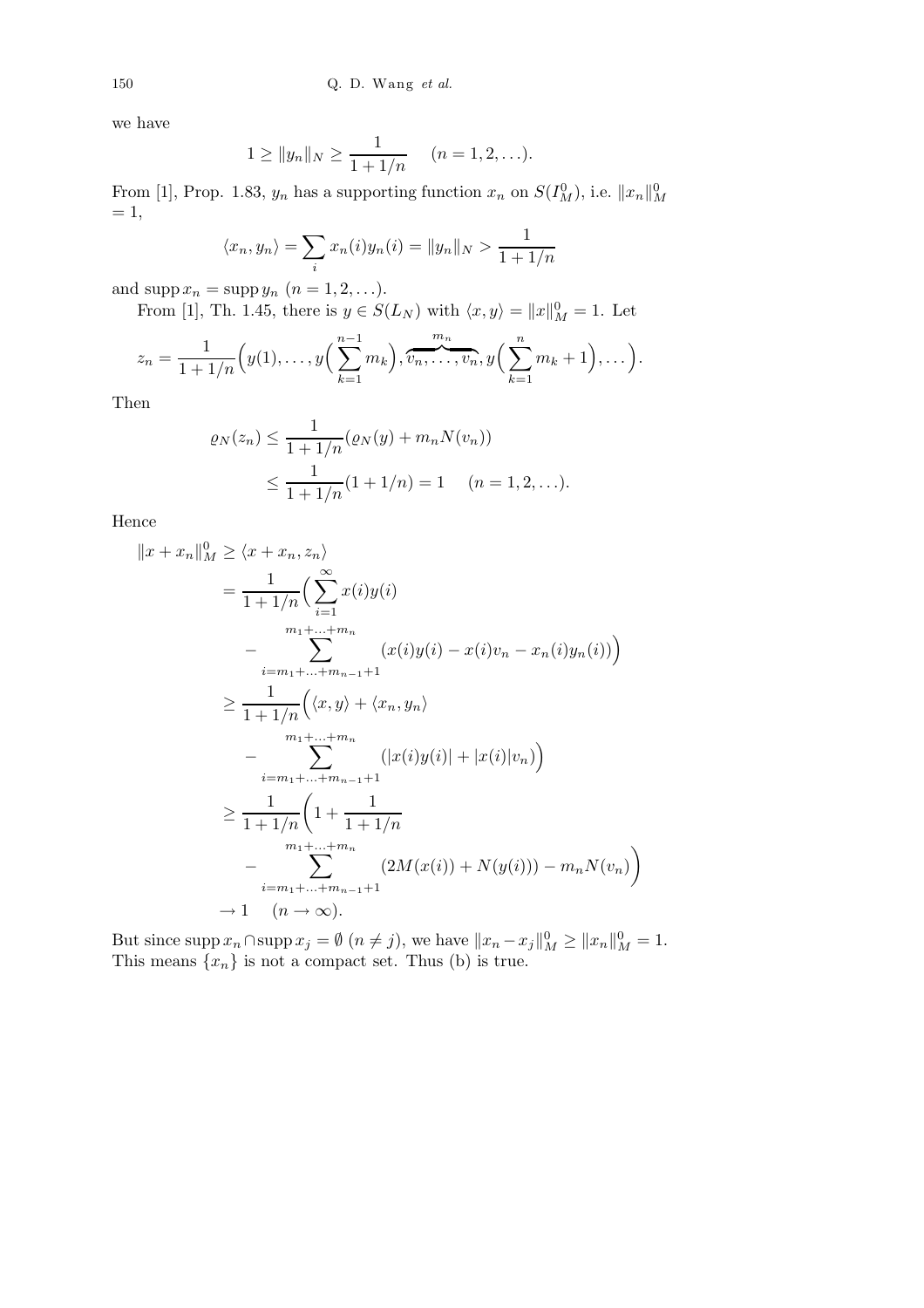Sufficiency. Assume

$$
1 = ||x||_M^0 = \frac{1}{k}(1 + \varrho_M(kx)) = ||x_n||_M^0 = \frac{1}{k_n}(1 + \varrho_M(k_nx_n)) \quad (n = 1, 2, ...)
$$

and  $||x_n + x||_M^0 \to 2$ . Firstly we will prove that

(1) 
$$
\lim_{j_0 \to \infty} \sup_n \sum_{j > j_0} M(k_n x_n(j)) = 0.
$$

Otherwise there exist  $j_n \to \infty$  and  $\varepsilon > 0$  such that  $\sum_{j > j_n} M(k_n x_n(j)) \ge \varepsilon$  $(n = 1, 2, \ldots)$ . From  $M \in \nabla_2$  and [1], Th. 1.35,  $k = \max\{k, \sup_n k_n\} < \infty$ . Again from  $M \in \nabla_2$  and [1], Th. 1.13, there exists  $\delta \in (0,1)$  such that

(2) 
$$
M(\lambda u) \le (1 - \delta) \lambda M(u) \quad \left(\lambda \le \frac{\overline{k}}{1 + \overline{k}}, \ |u| \le \overline{k} M^{-1}(1)\right).
$$

From  $M \in \Delta_2$  and [1], Th. 1.40, there exists  $\eta > 0$  such that for  $\varrho_M(x) \leq \overline{k}$ and  $\varrho_M(y) \leq \eta$ ,

(3) 
$$
|\varrho_M(x+y)-\varrho_M(x)| \leq \frac{\delta \varepsilon}{2(1+\overline{k})}.
$$

Since  $kk_n/(k + k_n) \leq \overline{k}/2$  and  $M \in \Delta_2$ ,

(4) 
$$
\sum_{j>j_n} M\left(\frac{kk_n}{k+k_n}x(j)\right) < \sum_{j>j_n} M\left(\frac{\overline{k}}{2}x(j)\right) < \eta
$$

for *n* large enough. Hence for *n* large enough, by  $(2)-(4)$ ,

$$
0 \leftarrow ||x_n||_M^0 + ||x||_M^0 - ||x + x_n||_M^0
$$
  
\n
$$
\geq \frac{1}{k_n} (1 + \varrho_M(k_n x_n)) + \frac{1}{k} (1 + \varrho_M(kx))
$$
  
\n
$$
- \frac{k + k_n}{k k_n} \left( 1 + \varrho_M \left( \frac{k k_n}{k + k_n} (x + x_n) \right) \right)
$$
  
\n
$$
= \frac{k + k_n}{k k_n} \sum_{j=1}^{\infty} \left( \frac{k}{k + k_n} M(k_n x_n(j)) + \frac{k}{k + k_n} M(kx(j))
$$
  
\n
$$
- M \left( \frac{k k_n}{k + k_n} (x(j) + x_n(j)) \right) \right)
$$
  
\n
$$
\geq \frac{k + k_n}{k k_n} \left( \sum_{j > j_n} \left( \frac{k}{k + k_n} M(k_n x_n(j)) + \frac{k}{k + k_n} M(kx(j)) \right)
$$
  
\n
$$
- \sum_{j > j_n} M \left( \frac{k k_n}{k + k_n} (x(j) + x_n(j)) \right) \right)
$$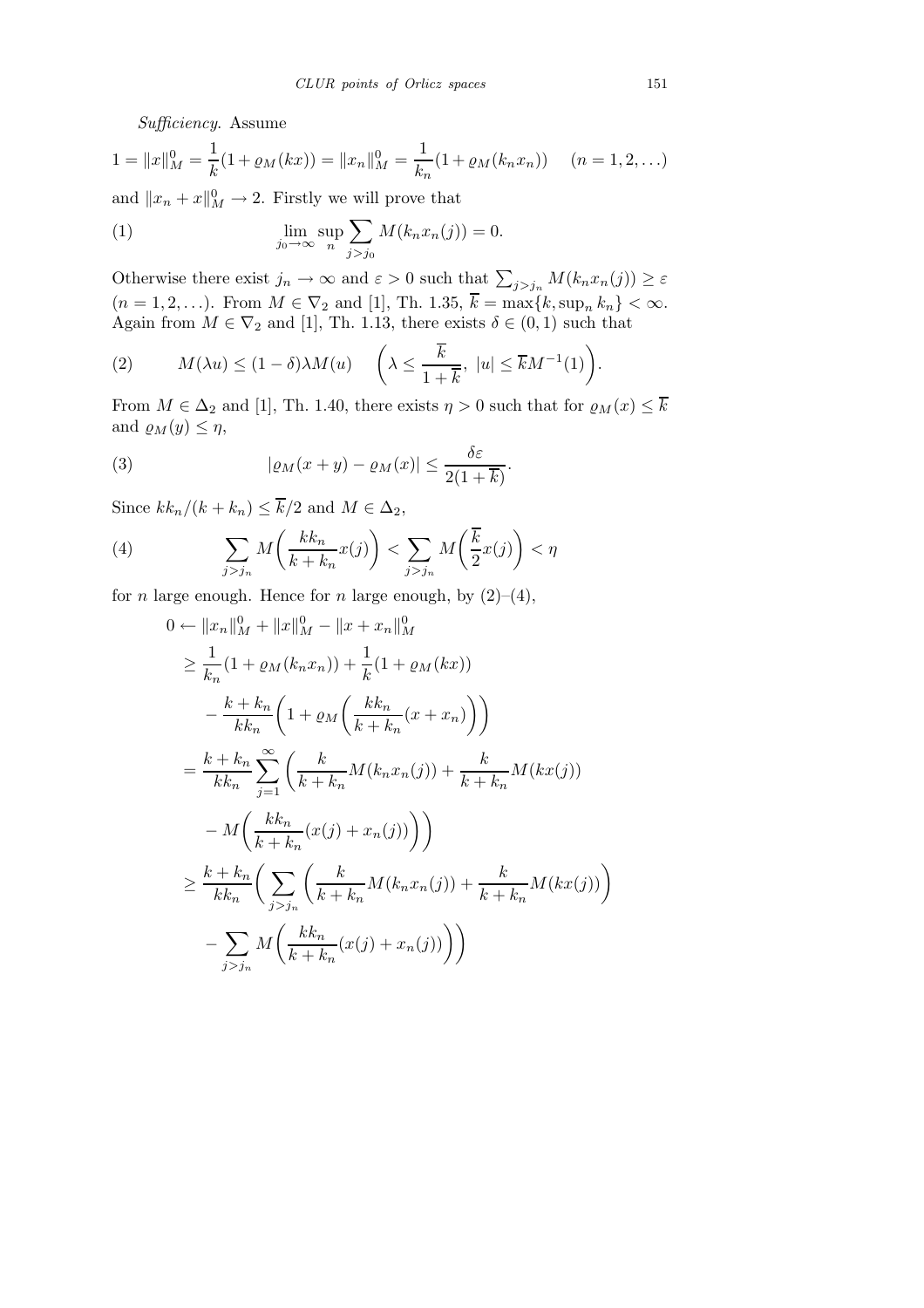152 Q. D. Wang *et al.*

$$
\geq \frac{k + k_n}{kk_n} \bigg( \sum_{j > j_n} \frac{k}{k + k_n} M(k_n x_n(j)) - \bigg( \sum_{j > j_n} M \bigg( \frac{kk_n}{k + k_n} x_n(j) \bigg) + \frac{\delta \varepsilon}{2(1 + \overline{k})} \bigg) \bigg)
$$
  

$$
\geq \frac{k + k_n}{kk_n} \bigg( \sum_{j > j_n} \frac{k}{k + k_n} M(k_n x_n(j)) - \frac{\delta \varepsilon}{2(1 + \overline{k})} \bigg)
$$
  

$$
- \sum_{j > j_n} (1 - \delta) \frac{k}{k + k_n} M(k_n x_n(j)) - \frac{\delta \varepsilon}{2(1 + \overline{k})} \bigg)
$$
  

$$
\geq \frac{k + k_n}{k k_n} \bigg( \delta \sum_{j > j_n} \frac{k}{k + k_n} M(k_n x_n(j)) - \frac{\delta \varepsilon}{2(1 + \overline{k})} \bigg)
$$
  

$$
\geq \frac{2}{k} \bigg( \frac{\delta \varepsilon}{1 + \overline{k}} - \frac{\delta \varepsilon}{2(1 + \overline{k})} \bigg) = \frac{\delta \varepsilon}{\overline{k}(1 + \overline{k})},
$$

which is a contradiction. So  $(1)$  is true.

Since  $k_n > 1$ , we have

$$
\lim_{j_0 \to \infty} \sup_n \sum_{j > j_0} M(x_n(j)) = 0.
$$

Again from  $M \in \Delta_2$  and [3], Th. 1.23,

(5) 
$$
\lim_{j_0 \to \infty} \sup_n ||x_n - [x_n]_{j_0}||_M^0 = 0.
$$

For arbitrary  $\varepsilon > 0$ , take  $j_0$  such that

$$
\sup_n ||x_n - [x_n]_{j_0}||_M^0 < \varepsilon/3.
$$

Since  $\{[x_n]_{j_0}\}_{n=1}^{\infty}$  is a bounded set in a  $j_0$ -dimensional space, there exist  $\{\overline{x}_i\}_{i=1}^{i_0} \subset \{x_n\}$  such that for any n, there is  $i, 1 \leq i \leq i_0$ , satisfying  $\|[x_n]_{j_0} - [\overline{x}_i]_{j_0}\|_M^0 < \varepsilon/3$ . Hence

 $||x_n - \overline{x}_i||_M^0 \le ||[x_n]_{j_0} - [\overline{x}_i]_{j_0}||_M^0 + ||x_n - [x_n]_{j_0}||_M^0 + ||\overline{x}_i - [\overline{x}_i]_{j_0}||_M^0 < \varepsilon,$ that is,  $\{\overline{x}_i\}_{i=1}^{i_0}$  is an  $\varepsilon$ -net of  $\{x_n\}$ . Thus  $\{x_n\}$  is a compact set.

For Orlicz function spaces, criteria for CLUR points are more complicated.

THEOREM 2. Let  $x \in S(L_M^0)$ . Then x is a CLUR point iff

- (a)  $M \in \Delta_2$ ;
- (b)  $M \in \nabla_2$ ;

(c)  $\mu\{t \in T : k|x(t)| \in (a,b)\} = 0$ , where  $k \in [k_x^*, k_x^{**}]$  and  $[a,b]$  is an arbitrary SAI of M;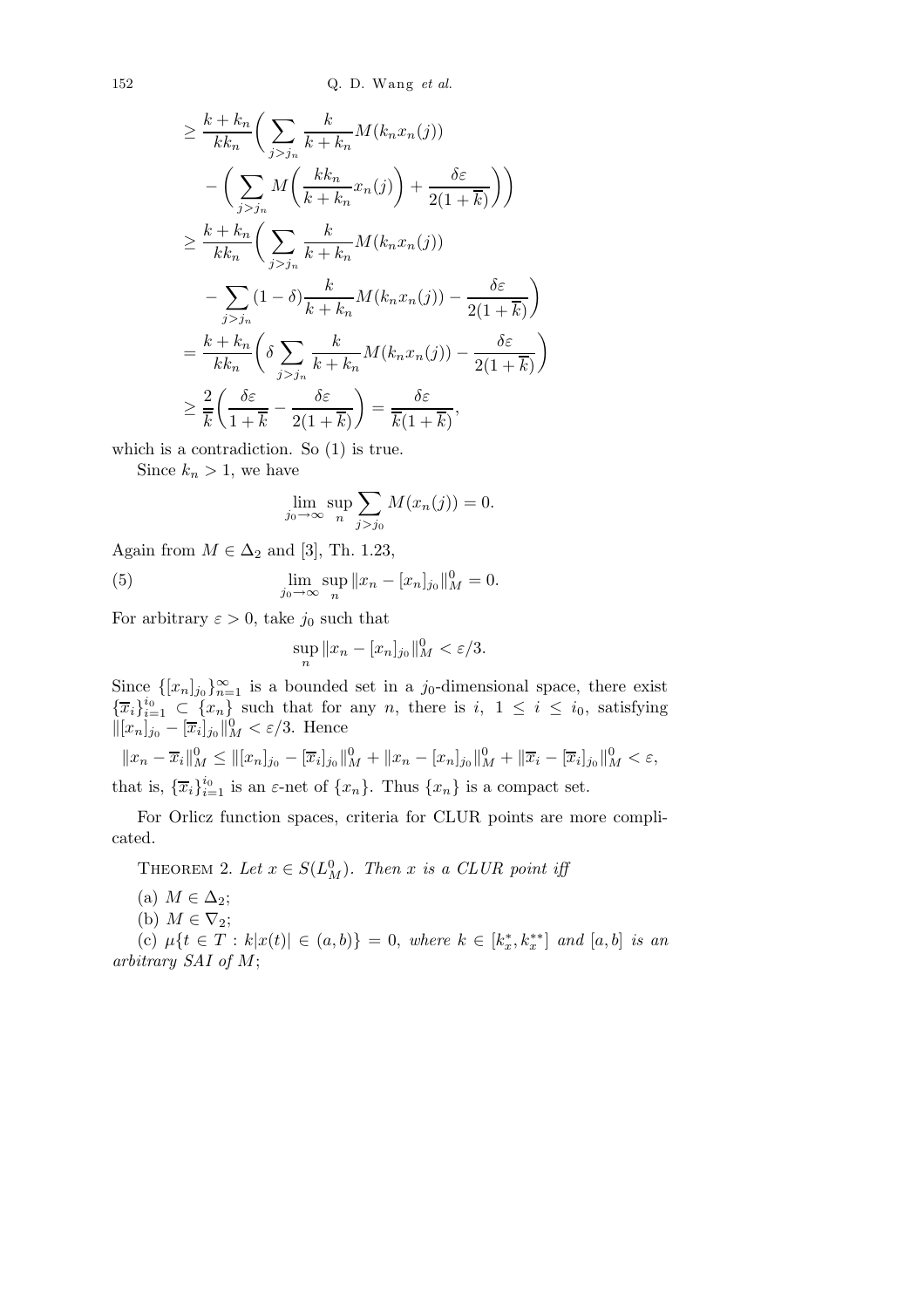(d)  $\mu\{t \in T : k|x(t)| = a' \text{ or } k|x(t)| = b'\} = 0$ , where a' (resp. b') is the left (resp. right) endpoint of an arbitrary SAI of M satisfying  $p_-(a') = p(a')$  $(resp. p_{-}(b') = p(b'));$ 

(e) If  $\mu\{t \in T : k|x(t)| = a\} > 0$ , where a is the left endpoint of some SAI of M satisfying  $p_-(a) < p(a)$ , then  $\varrho_N(p_-(k|x|)) = 1$ ;

(f) If  $\mu\{t \in T : k|x(t)| = b\} > 0$ , where b is the right endpoint of some SAI of M satisfying  $p_-(b) < p(b)$ , then  $\varrho_N(p(k|x|)) = 1$ .

P r o o f. Without loss of generality, assume  $x(t) \geq 0$   $(t \in T)$ .

*Necessity*. The proof of  $(a)$ ,  $(b)$  is similar to  $(a)$ ,  $(b)$  of Theorem 1.

If (c) is not true then there is an SAI [a, b] of M such that  $u\{t \in T:$  $kx(t) \in (a, b)$  > 0. Take  $\varepsilon > 0$  so small that the set  $E = \{t \in T :$  $kx(t) \in [a + \varepsilon, b - \varepsilon]$  has positive measure. Divide E into two disjoint measurable subsets  $E_1^1$  and  $E_2^1$  such that  $\mu E_1^1 = \mu E_2^1$ ; divide  $E_1^1$  and  $E_2^1$ into disjoint measurable subsets  $E_1^2, E_2^2$  and  $E_3^2, E_4^2$  respectively such that  $\mu E_1^2 = \mu E_2^2$  and  $\mu E_3^2 = \mu E_4^2, \dots$ ; divide  $E_i^{n-1}$  into two disjoint measurable subsets  $E_{2i-1}^n$ ,  $E_{2i}^n$  such that  $\mu E_{2i-1}^n = \mu E_{2i}^n$   $(i = 1, ..., 2^{n-1})$ . Let

$$
x_n = x|_{T \setminus E} + (x + \varepsilon/(2k))|_{\bigcup_{i=1}^{2n-1} E_{2i-1}^n}
$$
  
+ 
$$
(x - \varepsilon/(2k))|_{\bigcup_{i=1}^{2n-1} E_{2i}^n}.
$$

It is easy to see  $\varrho_N(p_-(kx_n)) = \varrho_N(p_-(kx))$  and  $\varrho_N(p(kx_n)) = \varrho_N(p(kx))$ . Hence  $k \in [k_{x_n}^*, k_{x_n}^{**}]$   $(n = 1, 2, ...)$ . Therefore

$$
||x_n||_M^0 = \frac{1}{k} (1 + \varrho_M(kx_n))
$$
  
=  $\frac{1}{k} \left( 1 + \varrho_M(kx_{|T \setminus E}) + \int_{U_{i=1}^{2^{n-1}} E_{2i-1}^n} M(kx(t) + \varepsilon/2) d\mu \right)$   
+  $\int_{U_{i=1}^{2^{n-1}} E_{2i}^n} M(kx(t) + \varepsilon/2) d\mu$   
=  $\frac{1}{k} \left( 1 + \varrho_M(kx) + p(a) \frac{\varepsilon}{2} \cdot \frac{\mu E}{2} - p(a) \frac{\varepsilon}{2} \cdot \frac{\mu E}{2} \right) = ||x||_M^0 = 1.$ 

Obviously  $k \in [k^*_{(x+x_n)/2}, k^{**}_{(x+x_n)/2}]$   $(n = 1, 2, \ldots)$ . We have

$$
\left\| \frac{x + x_n}{2} \right\|_M^0 = \frac{1}{k} \left( 1 + \varrho_M \left( k \frac{x + x_n}{2} \right) \right) = \|x\|_M^0 = 1.
$$

That is,  $||x + x_n||_M^0 = 2$ . But for  $m \neq n$ ,

$$
||x_n - x_m||_M^0 = \frac{\varepsilon}{2k} \cdot \frac{\mu E}{2} N^{-1} \left(\frac{2}{\mu E}\right)
$$

(see [1], Ex. 1.22). Thus  $\{x_n\}$  is not a compact set.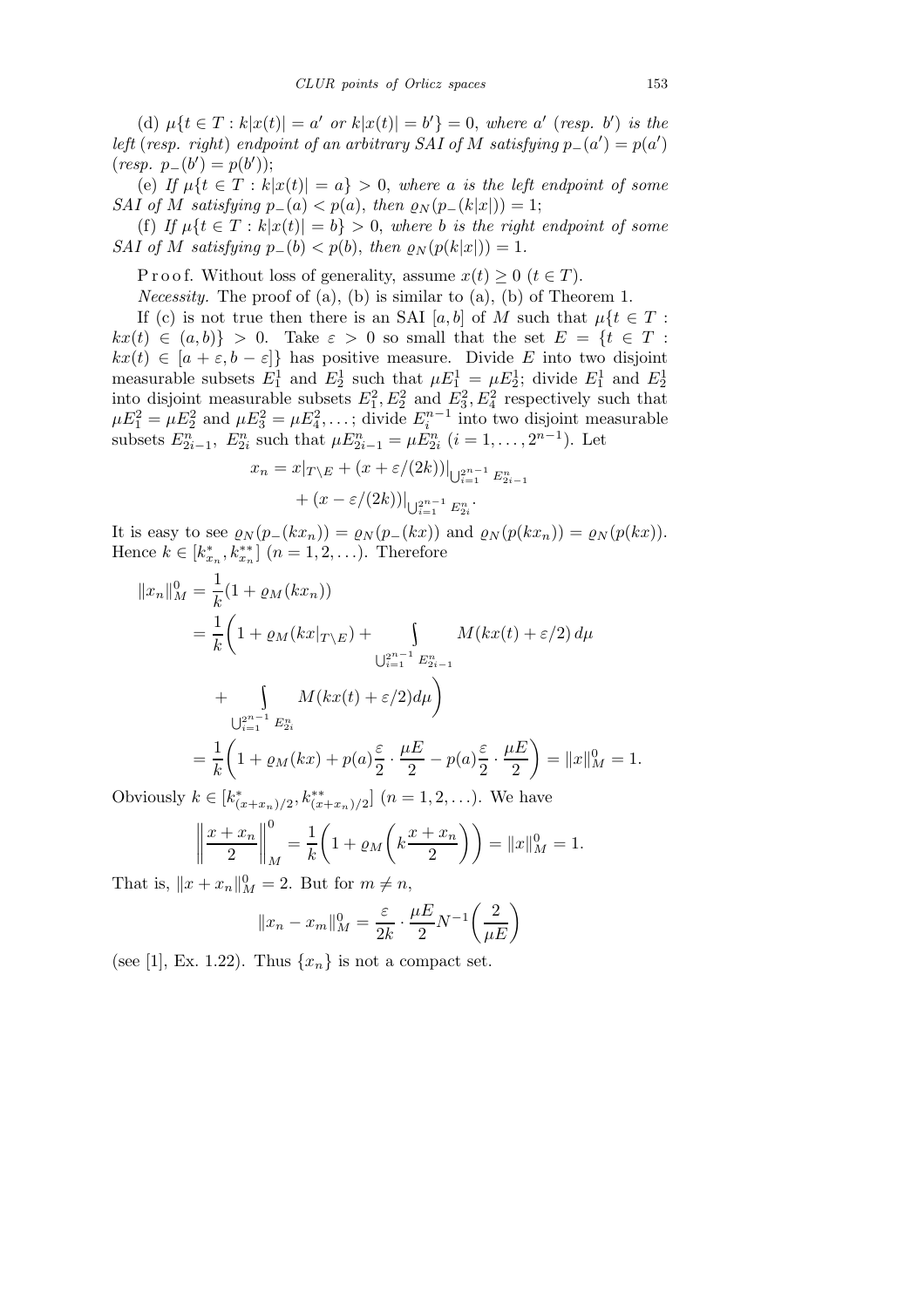If (d) is not true then there is a SAI  $[a', b']$  of M with  $p_-(a') = p(a')$ and  $E = \{t \in T : kx(t) = a'\}$  of positive measure. Take c' with  $a' < c' < b'$ . Divide  $E$  as above and put

$$
x_n = x|_{T \setminus E} + \frac{a'}{k} \bigg|_{\bigcup_{i=1}^{2^{n-1}} E_{2i-1}^n} + \frac{c'}{k} \bigg|_{\bigcup_{i=1}^{2^{n-1}} E_{2i}^n} \qquad (n = 1, 2, \ldots).
$$

We have  $\rho_N(p_-(kx_n)) = \rho_N(p_-(kx))$  and  $\rho_N(p(kx_n)) = \rho_N(p(kx))$ . So  $k \in$  $[k_{x_n}^*, k_{x_n}^{**}]$   $(n = 1, 2, \ldots)$ . Since  $M \in \Delta_2$  there is  $y \in S(I_N)$  such that  $\langle x, y \rangle =$  $||x||_M^0 = 1$ . From [1], Th. 1.80, we have  $\varrho_N(y) = 1$  and  $p_-(kx(t)) \leq y(t) \leq$  $p(kx(t))$  (a.e.  $t \in T$ ). Now  $p_-(kx_n(t)) \leq y(t) \leq p(kx_n(t))$   $(n = 1, 2, ...)$  too. Again by [1], Th. 1.80, y is a supporting functional of  $x_n$   $(n = 1, 2, \ldots)$ . Thus

$$
2 \geq \left\| x + \frac{x_n}{\|x_n\|_M^0} \right\|_M^0 \geq \int\limits_T \left( x(t) + \frac{x_n(t)}{\|x_n\|_M^0} \right) y(t) \, d\mu = 2 \quad (n = 1, 2, \ldots),
$$

i.e.  $||x + x_n/||x_n||_M^0 = 2$ . Clearly  $||x_n||_M^0 = A < \infty$   $(n = 1, 2, ...)$  and for  $m \neq n$ ,

$$
\left\| \frac{x_n}{\|x_n\|_M^0} - \frac{x_m}{\|x_m\|_M^0} \right\|_M^0 = \frac{c' - a'}{A} \cdot \frac{\mu E}{2} N^{-1} \left(\frac{2}{\mu E}\right).
$$

Hence  ${x_n}/{\|x_n\|_M^0}$  is not a compact set.

Similarly we can prove that  $\mu\{t \in T : kx(t) = b'\} = 0$ .

If (e) is not true then there is a SAI [a, b] of M with  $p_-(a) < p(a)$ ,  $E_0 = \{t \in T : kx(t) = a\}$  of positive measure and  $\varrho_N(p_-(kx)) < 1$  (notice that we always have  $\varrho_N(p_-(kx)) \leq 1$  by the definition of k). Take  $E \subset E_0$ with  $\mu E > 0$  such that

$$
\int_{T \backslash E} N(p_{-}(kx(t))) d\mu + \int_{E} N(p(kx(t))) d\mu
$$
\n
$$
= \int_{T \backslash E} N(p_{-}(kx(t))) d\mu + N(p(a)) \mu E \le 1.
$$

Divide E as above. Take c with  $a < c < b$  and put

$$
x_n = x|_{T \setminus E} + \frac{a}{k} \Big|_{\bigcup_{i=1}^{2^{n-1}} E_{2i-1}^n} + \frac{c}{k} \Big|_{\bigcup_{i=1}^{2^{n-1}} E_{2i}^n} \qquad (n = 1, 2, \ldots).
$$

Then

$$
\varrho_N(p_-(kx_n)) = \int_{T \backslash E} N(p_-(kx(t))) d\mu + N(p(a))\mu E \le 1
$$

and

$$
\varrho_N(p(kx_n)) = \varrho_N(p(kx)) \ge 1.
$$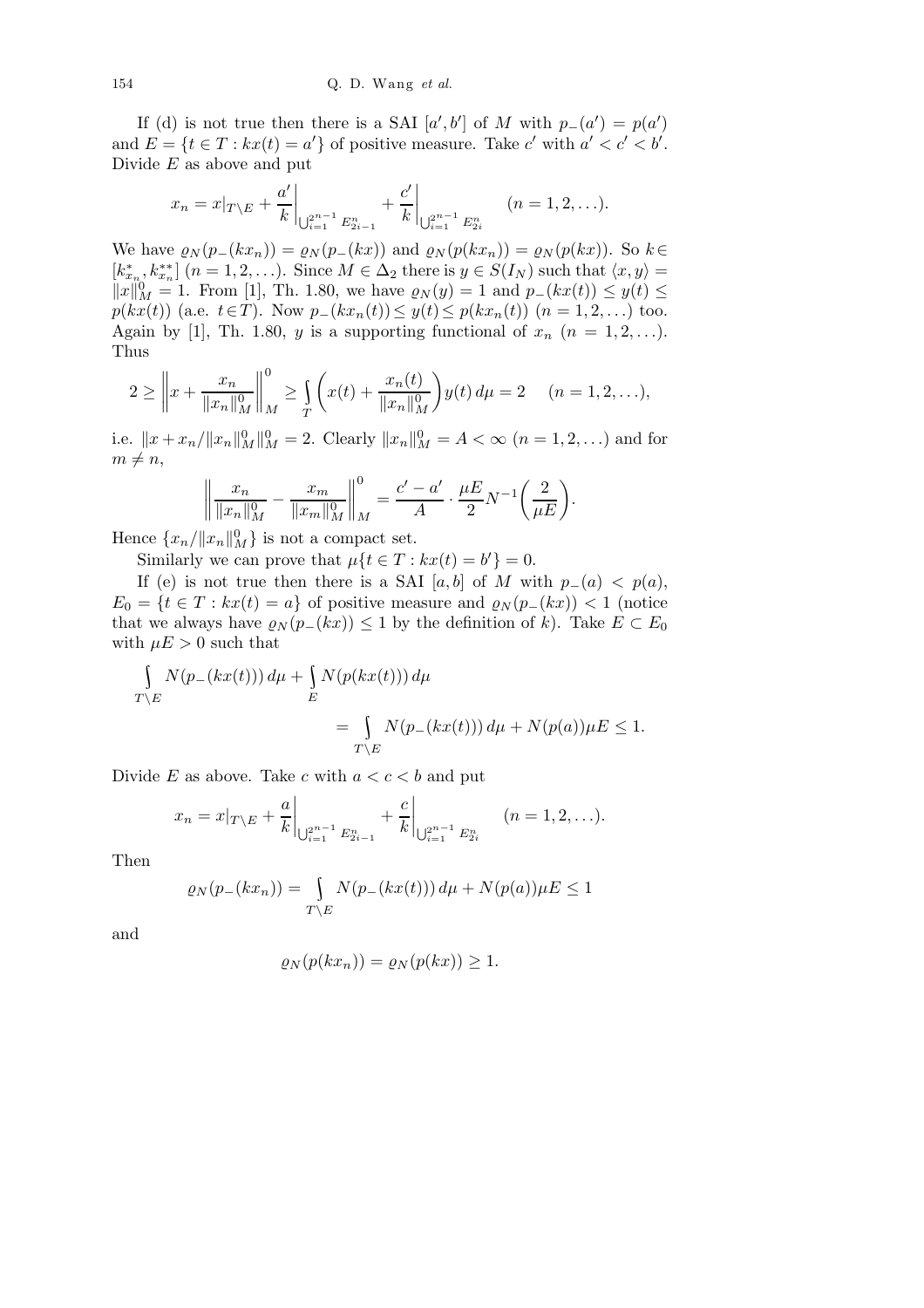So  $k \in [k_{x_n}^*, k_{x_n}^{**}]$   $(n = 1, 2, \ldots)$ . Since

$$
\int_{T \backslash E} N(p_{-}(kx(t))) d\mu + N(p(a)) \mu E \le 1,
$$
  

$$
\int_{T \backslash E} N(p(kx(t))) d\mu + N(p(a)) \mu E = \varrho_N(p(kx(t))) \ge 1,
$$

there is  $y \in L_N$  such that

$$
y(t) = p(a) \quad (t \in E), \quad p_{-}(kx(t)) \le y(t) \le p(kx(t)) \quad (t \in T \setminus E)
$$

and  $\rho_N(y) = 1$ . By [1], Th. 1.80, y is a supporting functional of x. Obviously  $p_-(kx_n(t)) \leq y(t) \leq p(kx_n(t))$  (a.e.  $t \in T$ ,  $n = 1, 2, \ldots$ ), so y is a supporting functional of  $x_n$   $(n = 1, 2, ...)$  too. Thus

$$
\left\|x + \frac{x_n}{\|x_n\|_M^0}\right\|_M^0 \ge \int\limits_T \left(x(t) + \frac{x_n(t)}{\|x_n\|_M^0}\right) y(t) \, d\mu = 2 \quad (n = 1, 2, \ldots).
$$

Assume  $||x_n||_M^0 = A$   $(n = 1, 2, \ldots)$ . Then for  $m \neq n$ ,

$$
\left\| \frac{x_n}{\|x_n\|_M^0} - \frac{x_m}{\|x_m\|_M^0} \right\|_M^0 = \frac{c-a}{A} \cdot \frac{\mu E}{2} N^{-1} \left( \frac{2}{\mu E} \right),
$$

which means  ${x_n/\Vert x_n \Vert_M^0}$  is not a compact set.

The proof of (f) is similar to (e).

Sufficiency. By  $[6]$ , x is a LUR point. Then of course it is a CLUR point.

Finally, we discuss a criterion for CLUR points in Orlicz function spaces with Luxemburg norm.

THEOREM 3. Let  $x \in S(L_M)$ . Then x is a CLUR point iff

(a)  $M \in \Delta_2$ ;

(b)  $\mu\{t \in T : |x(t)| \in (a, b)\} = 0$ , where  $[a, b]$  is an arbitrary SAI of M;

(c)  $\mu\{t \in T : |x(t)| = b\} = 0$  for the right endpoint b of any SAI of M, or  $\mu\{t \in T : |x(t)| = a\} = 0$  for the left endpoint a of any SAI of M, and  $M \in \nabla_2$ .

P r o o f. Still assume  $x(t) \geq 0$   $(t \in T)$ .

Sufficiency. By [5], x is a LUR point. Then certainly it is a CLUR point. Necessity. The proofs of (a) and (b) are similar to (a) and (c) in Theorem 2, respectively.

If (c) is not true, we consider the following two cases:

I. Both  $E = \{t \in T : x(t) = b\}$  and  $F = \{t \in T : x(t) = c\}$  have positive measure, where  $(a, b)$  and  $(c, d)$  are two SAI of M. Take  $s \in (a, b)$ and  $r \in (c, d)$  satisfying  $(M(b) - M(s))\mu E = (M(r) - M(c))\mu F$ . Divide E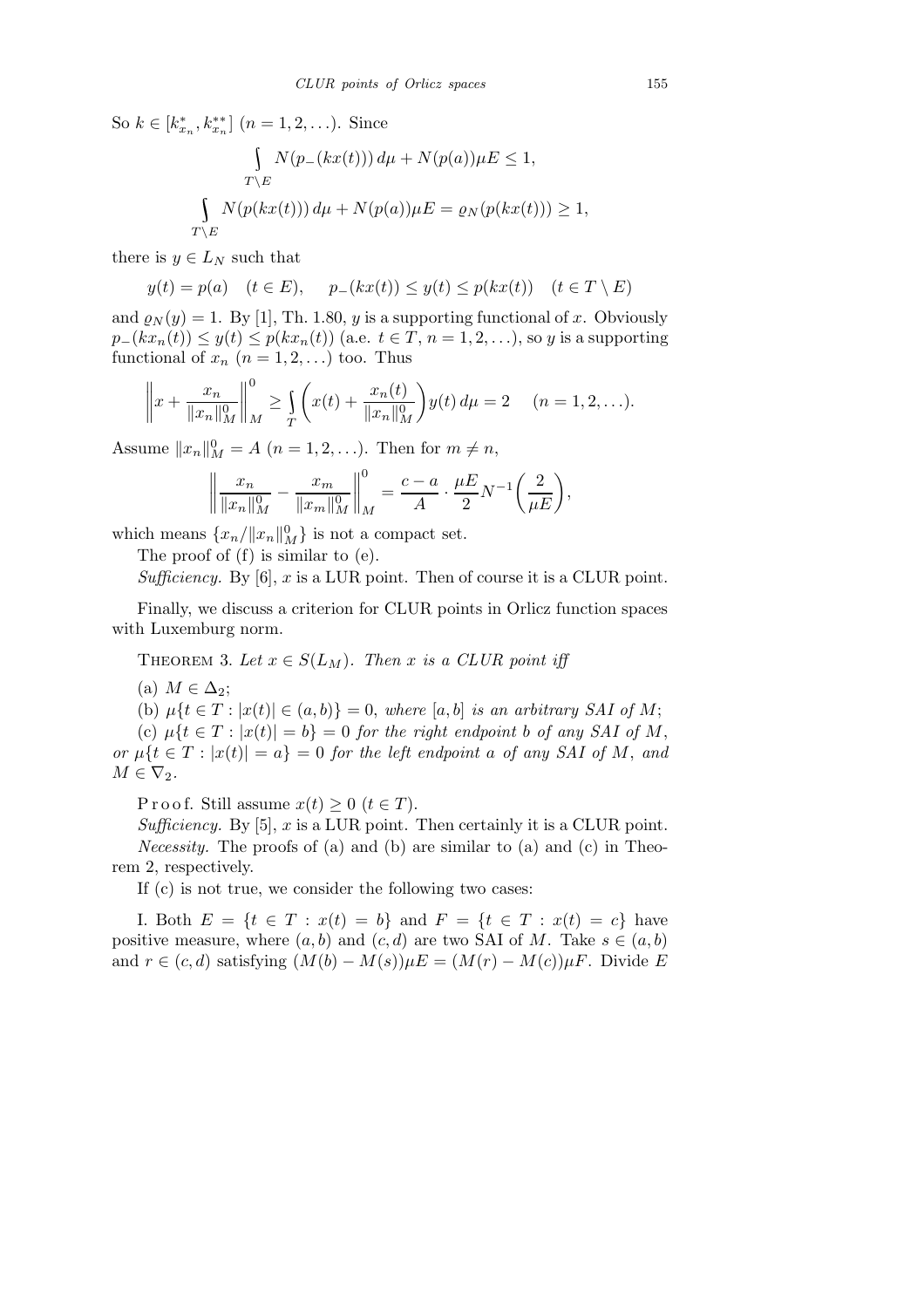and  $F$  as above and put

$$
x_n = x|_{T \setminus (E \cup F)} + b|_{\bigcup_{i=1}^{2^{n-1}} E_{2i-1}^n} + s|_{\bigcup_{i=1}^{2^{n-1}} E_{2i}^n}
$$
  
+ 
$$
r|_{\bigcup_{i=1}^{2^{n-1}} F_{2i-1}^n} + c|_{\bigcup_{i=1}^{2^{n-1}} F_{2i}^n} \quad (n = 1, 2, ...).
$$

We have

$$
\varrho_M(x_n) = \varrho_M(x|_{T \setminus (E \cup F)}) + (M(b) + M(s))\frac{\mu E}{2} + (M(r) + M(c))\frac{\mu F}{2}
$$
  
=  $\varrho_M(x|_{T \setminus (E \cup F)}) + M(b)\mu E + M(c)\mu F = \varrho_M(x) = 1.$ 

So  $||x_n||_M = 1$   $(n = 1, 2, ...)$ . Moreover

$$
\varrho_M\left(\frac{x_n+x}{2}\right) = \varrho_M(x|_{T\setminus (E\cup F)}) + M\left(\frac{b+s}{2}\right)\mu E + M\left(\frac{r+c}{2}\right)\mu F
$$
  
= 
$$
\varrho_M(x|_{T\setminus (E\cup F)}) + \frac{M(b)+M(s)}{2}\mu E + \frac{M(r)+M(c)}{2}\mu F = 1.
$$

So  $||x + x_n||_M = 2$   $(n = 1, 2, ...)$ . But for  $m \neq n$ ,

$$
\varrho_M(x_n - x_m) = M(c - a)\frac{\mu E}{2} + M(b - d)\frac{\mu F}{2}.
$$

Therefore  $\{x_n\}$  is not a compact set.

II.  $E = \{t \in T : x(t) = b\}$  has positive measure, where  $[a, b]$  is a SAI of M and  $M \notin \nabla_2$ .

By [1], Th. 1.13, there exist  $u_n \to \infty$  such that

$$
M\left(\frac{u_n}{2}\right) > \left(1 - \frac{1}{n}\right) \frac{M(u)}{2} \quad (n = 1, 2, \ldots).
$$

Since  $\varrho_M(x|_{T\setminus E}) + M(b)\mu E = \varrho_M(x) = 1$ , we can take  $E_n \subset E$  such that

$$
\varrho_M(x|_{T\setminus E})+M(u_n-b)\mu E_n+M(a)\mu(E\setminus E_n)=1\quad (n=1,2,\ldots).
$$

It is easy to see that  $\mu E_n \to 0$   $(n \to \infty)$ . Without loss of generality we can assume that  $E_n \cap E_m = \emptyset$   $(m \neq n)$ . Put

$$
x_n = x|_{T \setminus E} + a|_{E \setminus E_n} + (u_n - b)|_{E_n} \quad (n = 1, 2, \ldots).
$$
  
Then  $\varrho_M(x_n) = 1$  and

$$
\varrho_{M}\left(\frac{x_{n}+x}{2}\right) = \varrho_{M}(x|_{T\setminus E}) + M\left(\frac{b+a}{2}\right)\mu(E\setminus E_{n}) + M\left(\frac{u_{n}}{2}\right)\mu E_{n}
$$
  
\n
$$
\geq \varrho_{M}(x|_{T\setminus E}) + \frac{M(b)+M(a)}{2}\mu(E\setminus E_{n}) + \left(1-\frac{1}{n}\right)\frac{M(u_{n})}{2}\mu E_{n}
$$
  
\n
$$
= \frac{1}{2}\left[\varrho_{M}(x|_{T\setminus E}) + M(b)\mu(E\setminus E_{n}) + \left(1-\frac{1}{n}\right)M(u_{n})\mu E_{n}\right]
$$
  
\n
$$
\to 1 \quad (n \to \infty).
$$